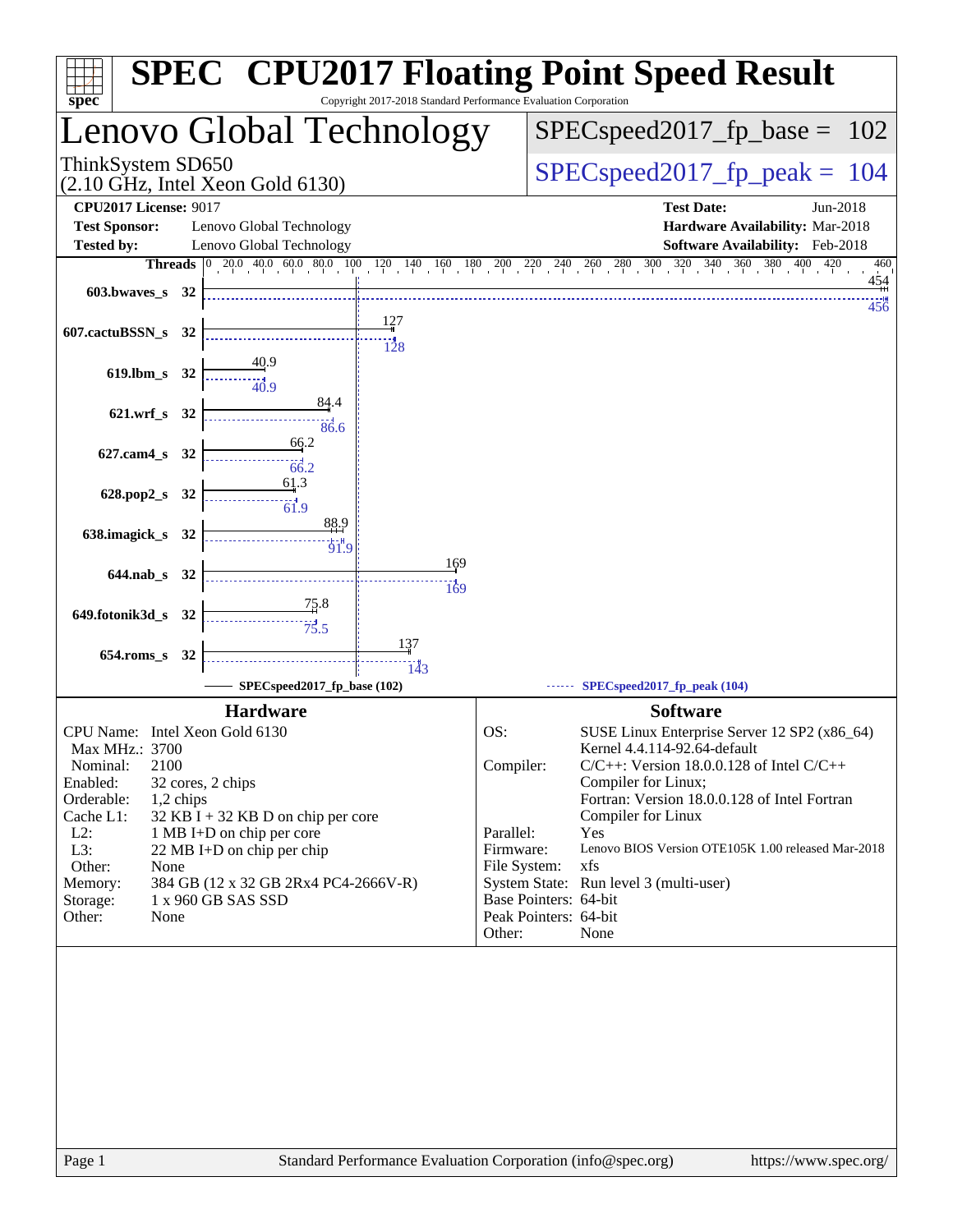

## Lenovo Global Technology

(2.10 GHz, Intel Xeon Gold 6130)

ThinkSystem SD650  $SPEC speed2017$  fp\_peak = 104

SPECspeed2017 fp base =  $102$ 

**[Test Sponsor:](http://www.spec.org/auto/cpu2017/Docs/result-fields.html#TestSponsor)** Lenovo Global Technology **[Hardware Availability:](http://www.spec.org/auto/cpu2017/Docs/result-fields.html#HardwareAvailability)** Mar-2018 **[Tested by:](http://www.spec.org/auto/cpu2017/Docs/result-fields.html#Testedby)** Lenovo Global Technology **[Software Availability:](http://www.spec.org/auto/cpu2017/Docs/result-fields.html#SoftwareAvailability)** Feb-2018

**[CPU2017 License:](http://www.spec.org/auto/cpu2017/Docs/result-fields.html#CPU2017License)** 9017 **[Test Date:](http://www.spec.org/auto/cpu2017/Docs/result-fields.html#TestDate)** Jun-2018

#### **[Results Table](http://www.spec.org/auto/cpu2017/Docs/result-fields.html#ResultsTable)**

|                           | <b>Base</b>    |                |                |                |       | <b>Peak</b>    |            |                |                |              |                |              |                |              |
|---------------------------|----------------|----------------|----------------|----------------|-------|----------------|------------|----------------|----------------|--------------|----------------|--------------|----------------|--------------|
| <b>Benchmark</b>          | <b>Threads</b> | <b>Seconds</b> | Ratio          | <b>Seconds</b> | Ratio | <b>Seconds</b> | Ratio      | <b>Threads</b> | <b>Seconds</b> | <b>Ratio</b> | <b>Seconds</b> | <b>Ratio</b> | <b>Seconds</b> | <b>Ratio</b> |
| 603.bwayes_s              | 32             | 129            | 457            | 131            | 452   | 130            | 454        | 32             | 130            | 456          | 129            | 456          | 130            | 454          |
| 607.cactuBSSN s           | 32             | 133            | 26 <sup></sup> | 131            | 127   | 132            | <u>127</u> | 32             | 131            | 128          | 130            | 128          | 131            | 127          |
| $619.1$ bm s              | 32             | 128            | 40.9           | 128            | 40.9  | 128            | 40.9       | 32             | 128            | 40.9         | 128            | 40.8         | 128            | 41.0         |
| $621$ .wrf s              | 32             | 156            | 84.6           | 158            | 83.6  | 157            | 84.4       | 32             | 153            | 86.6         | 152            | 86.8         | 153            | 86.4         |
| $627$ .cam $4$ s          | 32             | 134            | 66.2           | 134            | 66.0  | 134            | 66.3       | 32             | 134            | 66.2         | 134            | 66.1         | 134            | 66.2         |
| $628.pop2_s$              | 32             | 193            | 61.4           | 194            | 61.3  | 197            | 60.3       | 32             | 190            | 62.4         | 192            | 61.7         | 192            | 61.9         |
| 638.imagick_s             | 32             | 168            | 85.6           | 154            | 93.4  | 162            | 88.9       | 32             | 169            | 85.6         | 157            | 91.9         | 154            | 93.6         |
| $644$ .nab s              | 32             | 104            | 168            | 104            | 169   | 104            | <u>169</u> | 32             | 104            | 169          | 104            | 168          | 104            | 169          |
| 649.fotonik3d s           | 32             | 120            | 75.8           | 120            | 75.9  | 125            | 73.0       | 32             | 121            | 75.3         | <u>121</u>     | 75.5         | 121            | 75.6         |
| $654$ .roms s             | 32             | 115            | <b>137</b>     | 114            | 138   | 115            | 137        | 32             | 110            | 143          | 109            | 145          | 110            | <u>143</u>   |
| $SPECspeed2017$ fp base = |                | 102            |                |                |       |                |            |                |                |              |                |              |                |              |

**[SPECspeed2017\\_fp\\_peak =](http://www.spec.org/auto/cpu2017/Docs/result-fields.html#SPECspeed2017fppeak) 104**

Results appear in the [order in which they were run.](http://www.spec.org/auto/cpu2017/Docs/result-fields.html#RunOrder) Bold underlined text [indicates a median measurement](http://www.spec.org/auto/cpu2017/Docs/result-fields.html#Median).

### **[Operating System Notes](http://www.spec.org/auto/cpu2017/Docs/result-fields.html#OperatingSystemNotes)**

Stack size set to unlimited using "ulimit -s unlimited"

### **[General Notes](http://www.spec.org/auto/cpu2017/Docs/result-fields.html#GeneralNotes)**

Environment variables set by runcpu before the start of the run: LD\_LIBRARY\_PATH = "/home/cpu2017.1.0.2.ic18.0/lib/ia32:/home/cpu2017.1.0.2.ic18.0/lib/intel64" LD\_LIBRARY\_PATH = "\$LD\_LIBRARY\_PATH:/home/cpu2017.1.0.2.ic18.0/je5.0.1-32:/home/cpu2017.1.0.2.ic18.0/je5.0.1-64" OMP\_STACKSIZE = "192M"

 Binaries compiled on a system with 1x Intel Core i7-4790 CPU + 32GB RAM memory using Redhat Enterprise Linux 7.4 Transparent Huge Pages enabled by default Prior to runcpu invocation Filesystem page cache synced and cleared with: sync; echo 3> /proc/sys/vm/drop\_caches Yes: The test sponsor attests, as of date of publication, that CVE-2017-5754 (Meltdown) is mitigated in the system as tested and documented. Yes: The test sponsor attests, as of date of publication, that CVE-2017-5753 (Spectre variant 1) is mitigated in the system as tested and documented. Yes: The test sponsor attests, as of date of publication, that CVE-2017-5715 (Spectre variant 2) is mitigated in the system as tested and documented.

#### **[Platform Notes](http://www.spec.org/auto/cpu2017/Docs/result-fields.html#PlatformNotes)**

BIOS configuration: Choose Operating Mode set to Maximum Performance Hyper-Threading set to Disable

**(Continued on next page)**

Page 2 Standard Performance Evaluation Corporation [\(info@spec.org\)](mailto:info@spec.org) <https://www.spec.org/>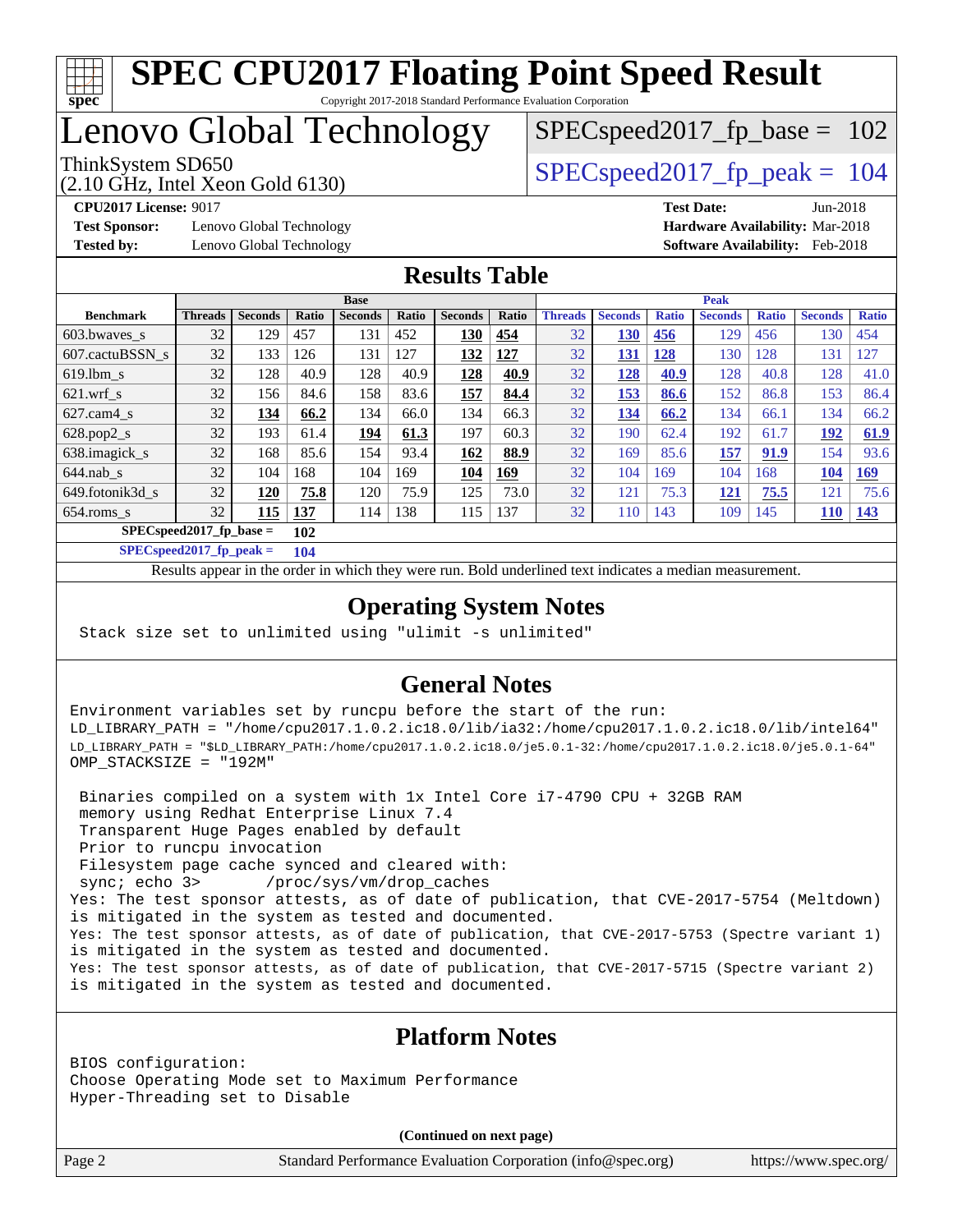

Lenovo Global Technology

 $SPEC speed2017_fp\_base = 102$ 

(2.10 GHz, Intel Xeon Gold 6130)

ThinkSystem SD650  $SPEC speed2017$  fp\_peak = 104

**[Test Sponsor:](http://www.spec.org/auto/cpu2017/Docs/result-fields.html#TestSponsor)** Lenovo Global Technology **[Hardware Availability:](http://www.spec.org/auto/cpu2017/Docs/result-fields.html#HardwareAvailability)** Mar-2018 **[Tested by:](http://www.spec.org/auto/cpu2017/Docs/result-fields.html#Testedby)** Lenovo Global Technology **[Software Availability:](http://www.spec.org/auto/cpu2017/Docs/result-fields.html#SoftwareAvailability)** Feb-2018

**[CPU2017 License:](http://www.spec.org/auto/cpu2017/Docs/result-fields.html#CPU2017License)** 9017 **[Test Date:](http://www.spec.org/auto/cpu2017/Docs/result-fields.html#TestDate)** Jun-2018

#### **[Platform Notes \(Continued\)](http://www.spec.org/auto/cpu2017/Docs/result-fields.html#PlatformNotes)**

Page 3 Standard Performance Evaluation Corporation [\(info@spec.org\)](mailto:info@spec.org) <https://www.spec.org/> Adjacent Cache Prefetch set to Disable DCU Streamer Prefetcher set to Disable MONITOR/MWAIT set to Enable DCA set to Enable Stale AtoS set to Enable Sysinfo program /home/cpu2017.1.0.2.ic18.0/bin/sysinfo Rev: r5797 of 2017-06-14 96c45e4568ad54c135fd618bcc091c0f running on oc1 Thu Jun 7 15:16:28 2018 SUT (System Under Test) info as seen by some common utilities. For more information on this section, see <https://www.spec.org/cpu2017/Docs/config.html#sysinfo> From /proc/cpuinfo model name : Intel(R) Xeon(R) Gold 6130 CPU @ 2.10GHz 2 "physical id"s (chips) 32 "processors" cores, siblings (Caution: counting these is hw and system dependent. The following excerpts from /proc/cpuinfo might not be reliable. Use with caution.) cpu cores : 16 siblings : 16 physical 0: cores 0 1 2 3 4 5 6 7 8 9 10 11 12 13 14 15 physical 1: cores 0 1 2 3 4 5 6 7 8 9 10 11 12 13 14 15 From lscpu: Architecture: x86\_64 CPU op-mode(s): 32-bit, 64-bit Byte Order: Little Endian  $CPU(s):$  32 On-line CPU(s) list: 0-31 Thread(s) per core: 1 Core(s) per socket: 16 Socket(s): 2 NUMA node(s): 2 Vendor ID: GenuineIntel CPU family: 6 Model: 85<br>Model name: 1n  $Intel(R)$  Xeon(R) Gold 6130 CPU @ 2.10GHz Stepping: 4 CPU MHz: 2095.079 BogoMIPS: 4190.15 Virtualization: VT-x L1d cache: 32K L1i cache: 32K L2 cache: 1024K L3 cache: 22528K NUMA node0 CPU(s): 0-15 **(Continued on next page)**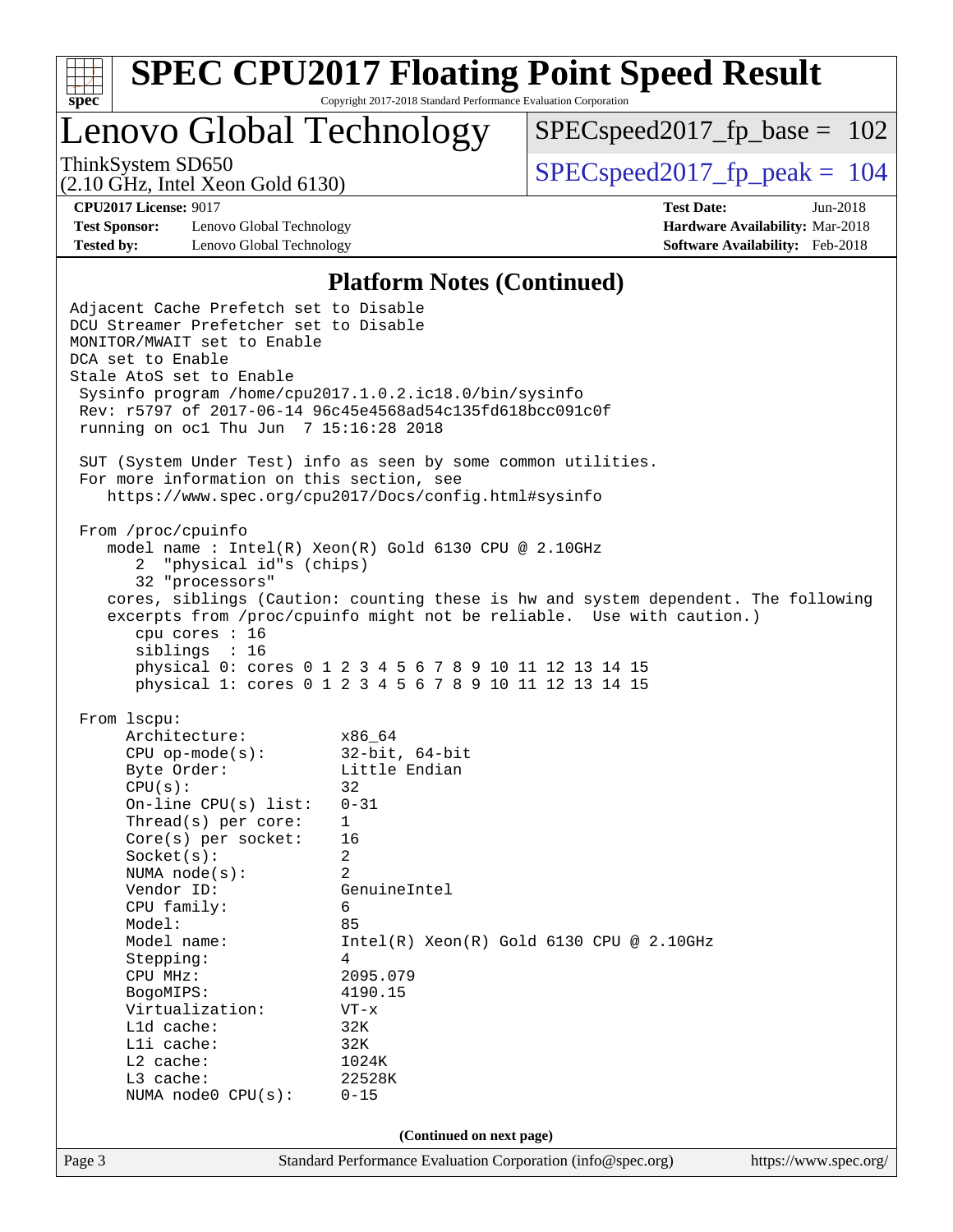| <b>SPEC CPU2017 Floating Point Speed Result</b><br>Copyright 2017-2018 Standard Performance Evaluation Corporation<br>spec <sup>®</sup>                                                                                                                                                                                                                                                                                                                                                                                                                                                                                                                                                                                                                                                      |                                                                                                     |
|----------------------------------------------------------------------------------------------------------------------------------------------------------------------------------------------------------------------------------------------------------------------------------------------------------------------------------------------------------------------------------------------------------------------------------------------------------------------------------------------------------------------------------------------------------------------------------------------------------------------------------------------------------------------------------------------------------------------------------------------------------------------------------------------|-----------------------------------------------------------------------------------------------------|
| Lenovo Global Technology                                                                                                                                                                                                                                                                                                                                                                                                                                                                                                                                                                                                                                                                                                                                                                     | $SPEC speed2017_f p\_base = 102$                                                                    |
| ThinkSystem SD650<br>$(2.10 \text{ GHz}, \text{Intel Xeon Gold } 6130)$                                                                                                                                                                                                                                                                                                                                                                                                                                                                                                                                                                                                                                                                                                                      | $SPEC speed2017_fp\_peak = 104$                                                                     |
| <b>CPU2017 License: 9017</b><br><b>Test Sponsor:</b><br>Lenovo Global Technology<br><b>Tested by:</b><br>Lenovo Global Technology                                                                                                                                                                                                                                                                                                                                                                                                                                                                                                                                                                                                                                                            | <b>Test Date:</b><br>Jun-2018<br>Hardware Availability: Mar-2018<br>Software Availability: Feb-2018 |
| <b>Platform Notes (Continued)</b>                                                                                                                                                                                                                                                                                                                                                                                                                                                                                                                                                                                                                                                                                                                                                            |                                                                                                     |
| NUMA nodel CPU(s):<br>$16 - 31$<br>Flags:<br>pat pse36 clflush dts acpi mmx fxsr sse sse2 ss ht tm pbe syscall nx pdpelgb rdtscp<br>lm constant_tsc art arch_perfmon pebs bts rep_good nopl xtopology nonstop_tsc<br>aperfmperf eagerfpu pni pclmulqdq dtes64 monitor ds_cpl vmx smx est tm2 ssse3 sdbg<br>fma cx16 xtpr pdcm pcid dca sse4_1 sse4_2 x2apic movbe popcnt tsc_deadline_timer aes<br>xsave avx f16c rdrand lahf_lm abm 3dnowprefetch ida arat epb invpcid_single pln pts<br>dtherm intel_pt rsb_ctxsw spec_ctrl retpoline kaiser tpr_shadow vnmi flexpriority<br>ept vpid fsgsbase tsc_adjust bmil hle avx2 smep bmi2 erms invpcid rtm cqm mpx<br>avx512f avx512dq rdseed adx smap clflushopt clwb avx512cd avx512bw avx512vl xsaveopt<br>xsavec xgetbvl cqm_llc cqm_occup_llc | fpu vme de pse tsc msr pae mce cx8 apic sep mtrr pge mca cmov                                       |
| /proc/cpuinfo cache data<br>cache size : 22528 KB                                                                                                                                                                                                                                                                                                                                                                                                                                                                                                                                                                                                                                                                                                                                            |                                                                                                     |
| From numactl --hardware WARNING: a numactl 'node' might or might not correspond to a<br>physical chip.<br>$available: 2 nodes (0-1)$<br>node 0 cpus: 0 1 2 3 4 5 6 7 8 9 10 11 12 13 14 15<br>node 0 size: 193110 MB<br>node 0 free: 192435 MB<br>node 1 cpus: 16 17 18 19 20 21 22 23 24 25 26 27 28 29 30 31<br>node 1 size: 193504 MB<br>node 1 free: 193100 MB<br>node distances:<br>node<br>0<br>1<br>0:<br>10<br>21<br>1:<br>21<br>10                                                                                                                                                                                                                                                                                                                                                  |                                                                                                     |
| From /proc/meminfo<br>MemTotal:<br>395893548 kB<br>HugePages_Total:<br>0<br>Hugepagesize:<br>2048 kB                                                                                                                                                                                                                                                                                                                                                                                                                                                                                                                                                                                                                                                                                         |                                                                                                     |
| From /etc/*release* /etc/*version*<br>$S$ uSE-release:<br>SUSE Linux Enterprise Server 12 (x86_64)<br>$VERSION = 12$<br>PATCHLEVEL = 2<br># This file is deprecated and will be removed in a future service pack or release.<br># Please check /etc/os-release for details about this release.<br>os-release:<br>NAME="SLES"<br>VERSION="12-SP2"<br>VERSION_ID="12.2"<br>PRETTY_NAME="SUSE Linux Enterprise Server 12 SP2"<br>ID="sles"                                                                                                                                                                                                                                                                                                                                                      |                                                                                                     |
| (Continued on next page)                                                                                                                                                                                                                                                                                                                                                                                                                                                                                                                                                                                                                                                                                                                                                                     |                                                                                                     |
| Page 4<br>Standard Performance Evaluation Corporation (info@spec.org)                                                                                                                                                                                                                                                                                                                                                                                                                                                                                                                                                                                                                                                                                                                        | https://www.spec.org/                                                                               |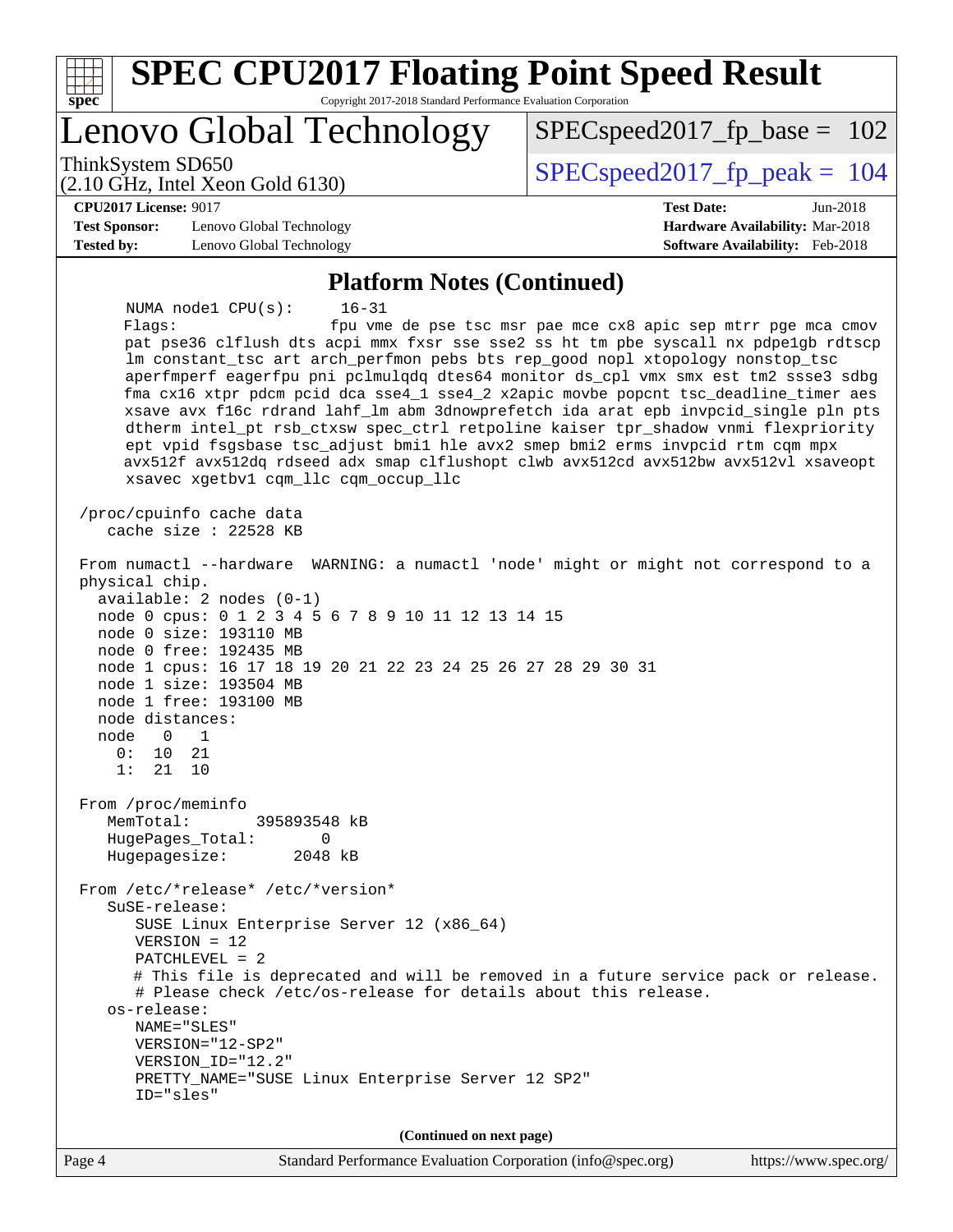| ч<br>œ<br>п.<br>c |  |  |  |  |
|-------------------|--|--|--|--|

## Lenovo Global Technology

SPECspeed2017 fp base =  $102$ 

(2.10 GHz, Intel Xeon Gold 6130)

ThinkSystem SD650  $SPEC speed2017$  fp\_peak = 104

**[CPU2017 License:](http://www.spec.org/auto/cpu2017/Docs/result-fields.html#CPU2017License)** 9017 **[Test Date:](http://www.spec.org/auto/cpu2017/Docs/result-fields.html#TestDate)** Jun-2018

**[Test Sponsor:](http://www.spec.org/auto/cpu2017/Docs/result-fields.html#TestSponsor)** Lenovo Global Technology **[Hardware Availability:](http://www.spec.org/auto/cpu2017/Docs/result-fields.html#HardwareAvailability)** Mar-2018 **[Tested by:](http://www.spec.org/auto/cpu2017/Docs/result-fields.html#Testedby)** Lenovo Global Technology **[Software Availability:](http://www.spec.org/auto/cpu2017/Docs/result-fields.html#SoftwareAvailability)** Feb-2018

#### **[Platform Notes \(Continued\)](http://www.spec.org/auto/cpu2017/Docs/result-fields.html#PlatformNotes)**

 ANSI\_COLOR="0;32" CPE\_NAME="cpe:/o:suse:sles:12:sp2"

uname -a:

 Linux oc1 4.4.114-92.64-default #1 SMP Thu Feb 1 19:18:19 UTC 2018 (c6ce5db) x86\_64 x86\_64 x86\_64 GNU/Linux

run-level 3 Jun 7 15:15

 SPEC is set to: /home/cpu2017.1.0.2.ic18.0 Filesystem Type Size Used Avail Use% Mounted on /dev/sda3 xfs 446G 102G 345G 23% /

 Additional information from dmidecode follows. WARNING: Use caution when you interpret this section. The 'dmidecode' program reads system data which is "intended to allow hardware to be accurately determined", but the intent may not be met, as there are frequent changes to hardware, firmware, and the "DMTF SMBIOS" standard. BIOS Lenovo -[OTE105K-1.00]- 03/13/2018 Memory: 4x NO DIMM NO DIMM 12x Samsung M393A4K40BB2-CTD 32 GB 2 rank 2666

(End of data from sysinfo program)

#### **[Compiler Version Notes](http://www.spec.org/auto/cpu2017/Docs/result-fields.html#CompilerVersionNotes)**

| 619.1bm s(base) 638.imagick s(base, peak) 644.nab s(base, peak)<br>CC                                                      |  |  |  |  |  |
|----------------------------------------------------------------------------------------------------------------------------|--|--|--|--|--|
| icc (ICC) 18.0.0 20170811<br>Copyright (C) 1985-2017 Intel Corporation. All rights reserved.                               |  |  |  |  |  |
| $CC$ $619.1bm_s(peak)$                                                                                                     |  |  |  |  |  |
| icc (ICC) 18.0.0 20170811<br>Copyright (C) 1985-2017 Intel Corporation. All rights reserved.                               |  |  |  |  |  |
| FC 607.cactuBSSN s(base)                                                                                                   |  |  |  |  |  |
| icpc (ICC) 18.0.0 20170811<br>Copyright (C) 1985-2017 Intel Corporation. All rights reserved.<br>icc (ICC) 18.0.0 20170811 |  |  |  |  |  |
| (Continued on next page)                                                                                                   |  |  |  |  |  |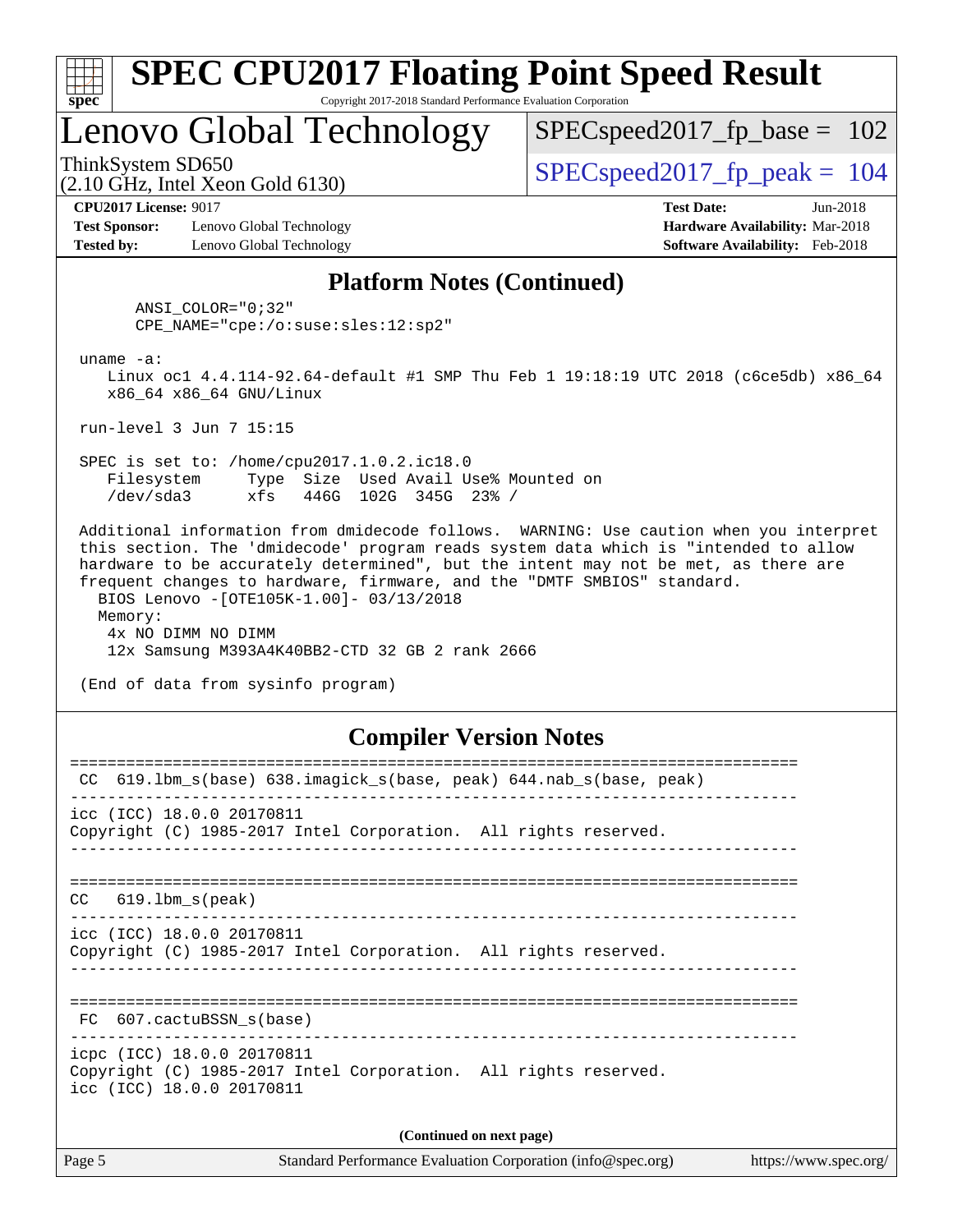

# **[SPEC CPU2017 Floating Point Speed Result](http://www.spec.org/auto/cpu2017/Docs/result-fields.html#SPECCPU2017FloatingPointSpeedResult)**

Copyright 2017-2018 Standard Performance Evaluation Corporation

Lenovo Global Technology

[SPECspeed2017\\_fp\\_base =](http://www.spec.org/auto/cpu2017/Docs/result-fields.html#SPECspeed2017fpbase) 102

(2.10 GHz, Intel Xeon Gold 6130)

ThinkSystem SD650<br>  $(2.10 \text{ GHz})$  Intel Xeon Gold 6130)

**[Tested by:](http://www.spec.org/auto/cpu2017/Docs/result-fields.html#Testedby)** Lenovo Global Technology **[Software Availability:](http://www.spec.org/auto/cpu2017/Docs/result-fields.html#SoftwareAvailability)** Feb-2018

**[CPU2017 License:](http://www.spec.org/auto/cpu2017/Docs/result-fields.html#CPU2017License)** 9017 **[Test Date:](http://www.spec.org/auto/cpu2017/Docs/result-fields.html#TestDate)** Jun-2018 **[Test Sponsor:](http://www.spec.org/auto/cpu2017/Docs/result-fields.html#TestSponsor)** Lenovo Global Technology **[Hardware Availability:](http://www.spec.org/auto/cpu2017/Docs/result-fields.html#HardwareAvailability)** Mar-2018

### **[Compiler Version Notes \(Continued\)](http://www.spec.org/auto/cpu2017/Docs/result-fields.html#CompilerVersionNotes)**

| Copyright (C) 1985-2017 Intel Corporation. All rights reserved.<br>ifort (IFORT) 18.0.0 20170811                              |  |
|-------------------------------------------------------------------------------------------------------------------------------|--|
| Copyright (C) 1985-2017 Intel Corporation. All rights reserved.                                                               |  |
|                                                                                                                               |  |
| FC 607.cactuBSSN_s(peak)                                                                                                      |  |
| icpc (ICC) 18.0.0 20170811<br>Copyright (C) 1985-2017 Intel Corporation. All rights reserved.<br>icc (ICC) 18.0.0 20170811    |  |
| Copyright (C) 1985-2017 Intel Corporation. All rights reserved.<br>ifort (IFORT) 18.0.0 20170811                              |  |
| Copyright (C) 1985-2017 Intel Corporation. All rights reserved.                                                               |  |
|                                                                                                                               |  |
| FC 603.bwaves_s(base) 649.fotonik3d_s(base) 654.roms_s(base)                                                                  |  |
| ifort (IFORT) 18.0.0 20170811<br>Copyright (C) 1985-2017 Intel Corporation. All rights reserved.                              |  |
|                                                                                                                               |  |
| 603.bwaves_s(peak) 649.fotonik3d_s(peak) 654.roms_s(peak)<br>FC                                                               |  |
| ifort (IFORT) 18.0.0 20170811<br>Copyright (C) 1985-2017 Intel Corporation. All rights reserved.                              |  |
| CC 621.wrf_s(base) 627.cam4_s(base, peak) 628.pop2_s(base)                                                                    |  |
| ifort (IFORT) 18.0.0 20170811<br>Copyright (C) 1985-2017 Intel Corporation. All rights reserved.<br>icc (ICC) 18.0.0 20170811 |  |
| Copyright (C) 1985-2017 Intel Corporation. All rights reserved.                                                               |  |
|                                                                                                                               |  |
| 621.wrf_s(peak) 628.pop2_s(peak)<br>CC                                                                                        |  |
|                                                                                                                               |  |
| ifort (IFORT) 18.0.0 20170811<br>Copyright (C) 1985-2017 Intel Corporation. All rights reserved.                              |  |
| icc (ICC) 18.0.0 20170811<br>Copyright (C) 1985-2017 Intel Corporation. All rights reserved.                                  |  |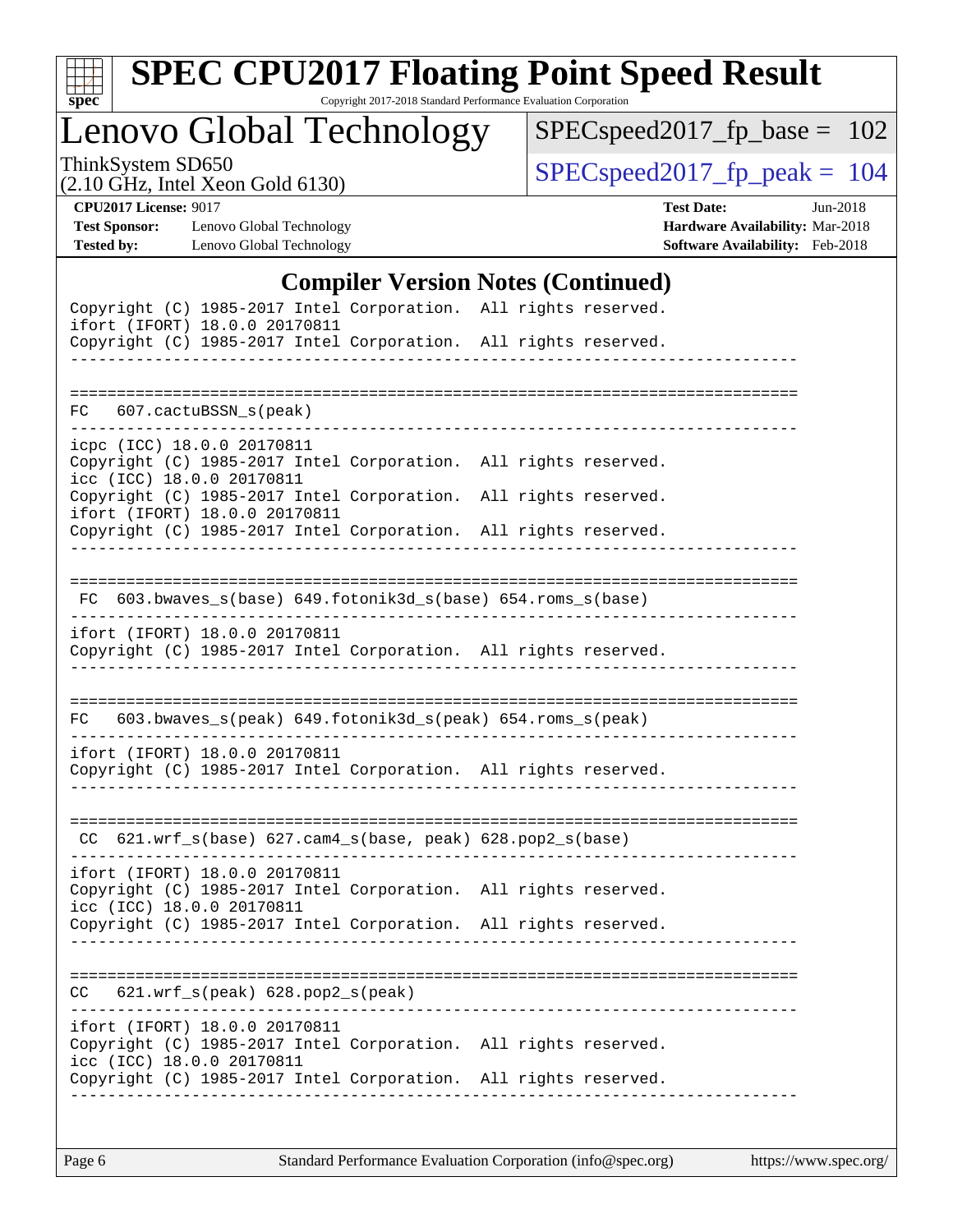

## Lenovo Global Technology

SPECspeed2017 fp base =  $102$ 

(2.10 GHz, Intel Xeon Gold 6130)

ThinkSystem SD650  $SPEC speed2017$  fp\_peak = 104

**[Test Sponsor:](http://www.spec.org/auto/cpu2017/Docs/result-fields.html#TestSponsor)** Lenovo Global Technology **[Hardware Availability:](http://www.spec.org/auto/cpu2017/Docs/result-fields.html#HardwareAvailability)** Mar-2018 **[Tested by:](http://www.spec.org/auto/cpu2017/Docs/result-fields.html#Testedby)** Lenovo Global Technology **[Software Availability:](http://www.spec.org/auto/cpu2017/Docs/result-fields.html#SoftwareAvailability)** Feb-2018

**[CPU2017 License:](http://www.spec.org/auto/cpu2017/Docs/result-fields.html#CPU2017License)** 9017 **[Test Date:](http://www.spec.org/auto/cpu2017/Docs/result-fields.html#TestDate)** Jun-2018

## **[Base Compiler Invocation](http://www.spec.org/auto/cpu2017/Docs/result-fields.html#BaseCompilerInvocation)**

[C benchmarks](http://www.spec.org/auto/cpu2017/Docs/result-fields.html#Cbenchmarks):

[icc](http://www.spec.org/cpu2017/results/res2018q2/cpu2017-20180611-06756.flags.html#user_CCbase_intel_icc_18.0_66fc1ee009f7361af1fbd72ca7dcefbb700085f36577c54f309893dd4ec40d12360134090235512931783d35fd58c0460139e722d5067c5574d8eaf2b3e37e92)

[Fortran benchmarks:](http://www.spec.org/auto/cpu2017/Docs/result-fields.html#Fortranbenchmarks) [ifort](http://www.spec.org/cpu2017/results/res2018q2/cpu2017-20180611-06756.flags.html#user_FCbase_intel_ifort_18.0_8111460550e3ca792625aed983ce982f94888b8b503583aa7ba2b8303487b4d8a21a13e7191a45c5fd58ff318f48f9492884d4413fa793fd88dd292cad7027ca)

[Benchmarks using both Fortran and C](http://www.spec.org/auto/cpu2017/Docs/result-fields.html#BenchmarksusingbothFortranandC): [ifort](http://www.spec.org/cpu2017/results/res2018q2/cpu2017-20180611-06756.flags.html#user_CC_FCbase_intel_ifort_18.0_8111460550e3ca792625aed983ce982f94888b8b503583aa7ba2b8303487b4d8a21a13e7191a45c5fd58ff318f48f9492884d4413fa793fd88dd292cad7027ca) [icc](http://www.spec.org/cpu2017/results/res2018q2/cpu2017-20180611-06756.flags.html#user_CC_FCbase_intel_icc_18.0_66fc1ee009f7361af1fbd72ca7dcefbb700085f36577c54f309893dd4ec40d12360134090235512931783d35fd58c0460139e722d5067c5574d8eaf2b3e37e92)

[Benchmarks using Fortran, C, and C++](http://www.spec.org/auto/cpu2017/Docs/result-fields.html#BenchmarksusingFortranCandCXX): [icpc](http://www.spec.org/cpu2017/results/res2018q2/cpu2017-20180611-06756.flags.html#user_CC_CXX_FCbase_intel_icpc_18.0_c510b6838c7f56d33e37e94d029a35b4a7bccf4766a728ee175e80a419847e808290a9b78be685c44ab727ea267ec2f070ec5dc83b407c0218cded6866a35d07) [icc](http://www.spec.org/cpu2017/results/res2018q2/cpu2017-20180611-06756.flags.html#user_CC_CXX_FCbase_intel_icc_18.0_66fc1ee009f7361af1fbd72ca7dcefbb700085f36577c54f309893dd4ec40d12360134090235512931783d35fd58c0460139e722d5067c5574d8eaf2b3e37e92) [ifort](http://www.spec.org/cpu2017/results/res2018q2/cpu2017-20180611-06756.flags.html#user_CC_CXX_FCbase_intel_ifort_18.0_8111460550e3ca792625aed983ce982f94888b8b503583aa7ba2b8303487b4d8a21a13e7191a45c5fd58ff318f48f9492884d4413fa793fd88dd292cad7027ca)

## **[Base Portability Flags](http://www.spec.org/auto/cpu2017/Docs/result-fields.html#BasePortabilityFlags)**

 603.bwaves\_s: [-DSPEC\\_LP64](http://www.spec.org/cpu2017/results/res2018q2/cpu2017-20180611-06756.flags.html#suite_basePORTABILITY603_bwaves_s_DSPEC_LP64) 607.cactuBSSN\_s: [-DSPEC\\_LP64](http://www.spec.org/cpu2017/results/res2018q2/cpu2017-20180611-06756.flags.html#suite_basePORTABILITY607_cactuBSSN_s_DSPEC_LP64) 619.lbm\_s: [-DSPEC\\_LP64](http://www.spec.org/cpu2017/results/res2018q2/cpu2017-20180611-06756.flags.html#suite_basePORTABILITY619_lbm_s_DSPEC_LP64) 621.wrf\_s: [-DSPEC\\_LP64](http://www.spec.org/cpu2017/results/res2018q2/cpu2017-20180611-06756.flags.html#suite_basePORTABILITY621_wrf_s_DSPEC_LP64) [-DSPEC\\_CASE\\_FLAG](http://www.spec.org/cpu2017/results/res2018q2/cpu2017-20180611-06756.flags.html#b621.wrf_s_baseCPORTABILITY_DSPEC_CASE_FLAG) [-convert big\\_endian](http://www.spec.org/cpu2017/results/res2018q2/cpu2017-20180611-06756.flags.html#user_baseFPORTABILITY621_wrf_s_convert_big_endian_c3194028bc08c63ac5d04de18c48ce6d347e4e562e8892b8bdbdc0214820426deb8554edfa529a3fb25a586e65a3d812c835984020483e7e73212c4d31a38223) 627.cam4\_s: [-DSPEC\\_LP64](http://www.spec.org/cpu2017/results/res2018q2/cpu2017-20180611-06756.flags.html#suite_basePORTABILITY627_cam4_s_DSPEC_LP64) [-DSPEC\\_CASE\\_FLAG](http://www.spec.org/cpu2017/results/res2018q2/cpu2017-20180611-06756.flags.html#b627.cam4_s_baseCPORTABILITY_DSPEC_CASE_FLAG) 628.pop2\_s: [-DSPEC\\_LP64](http://www.spec.org/cpu2017/results/res2018q2/cpu2017-20180611-06756.flags.html#suite_basePORTABILITY628_pop2_s_DSPEC_LP64) [-DSPEC\\_CASE\\_FLAG](http://www.spec.org/cpu2017/results/res2018q2/cpu2017-20180611-06756.flags.html#b628.pop2_s_baseCPORTABILITY_DSPEC_CASE_FLAG) [-convert big\\_endian](http://www.spec.org/cpu2017/results/res2018q2/cpu2017-20180611-06756.flags.html#user_baseFPORTABILITY628_pop2_s_convert_big_endian_c3194028bc08c63ac5d04de18c48ce6d347e4e562e8892b8bdbdc0214820426deb8554edfa529a3fb25a586e65a3d812c835984020483e7e73212c4d31a38223) [-assume byterecl](http://www.spec.org/cpu2017/results/res2018q2/cpu2017-20180611-06756.flags.html#user_baseFPORTABILITY628_pop2_s_assume_byterecl_7e47d18b9513cf18525430bbf0f2177aa9bf368bc7a059c09b2c06a34b53bd3447c950d3f8d6c70e3faf3a05c8557d66a5798b567902e8849adc142926523472) 638.imagick\_s: [-DSPEC\\_LP64](http://www.spec.org/cpu2017/results/res2018q2/cpu2017-20180611-06756.flags.html#suite_basePORTABILITY638_imagick_s_DSPEC_LP64) 644.nab\_s: [-DSPEC\\_LP64](http://www.spec.org/cpu2017/results/res2018q2/cpu2017-20180611-06756.flags.html#suite_basePORTABILITY644_nab_s_DSPEC_LP64) 649.fotonik3d\_s: [-DSPEC\\_LP64](http://www.spec.org/cpu2017/results/res2018q2/cpu2017-20180611-06756.flags.html#suite_basePORTABILITY649_fotonik3d_s_DSPEC_LP64) 654.roms\_s: [-DSPEC\\_LP64](http://www.spec.org/cpu2017/results/res2018q2/cpu2017-20180611-06756.flags.html#suite_basePORTABILITY654_roms_s_DSPEC_LP64)

## **[Base Optimization Flags](http://www.spec.org/auto/cpu2017/Docs/result-fields.html#BaseOptimizationFlags)**

[C benchmarks](http://www.spec.org/auto/cpu2017/Docs/result-fields.html#Cbenchmarks):

[-xCORE-AVX512](http://www.spec.org/cpu2017/results/res2018q2/cpu2017-20180611-06756.flags.html#user_CCbase_f-xCORE-AVX512) [-ipo](http://www.spec.org/cpu2017/results/res2018q2/cpu2017-20180611-06756.flags.html#user_CCbase_f-ipo) [-O3](http://www.spec.org/cpu2017/results/res2018q2/cpu2017-20180611-06756.flags.html#user_CCbase_f-O3) [-no-prec-div](http://www.spec.org/cpu2017/results/res2018q2/cpu2017-20180611-06756.flags.html#user_CCbase_f-no-prec-div) [-qopt-prefetch](http://www.spec.org/cpu2017/results/res2018q2/cpu2017-20180611-06756.flags.html#user_CCbase_f-qopt-prefetch) [-ffinite-math-only](http://www.spec.org/cpu2017/results/res2018q2/cpu2017-20180611-06756.flags.html#user_CCbase_f_finite_math_only_cb91587bd2077682c4b38af759c288ed7c732db004271a9512da14a4f8007909a5f1427ecbf1a0fb78ff2a814402c6114ac565ca162485bbcae155b5e4258871) [-qopt-mem-layout-trans=3](http://www.spec.org/cpu2017/results/res2018q2/cpu2017-20180611-06756.flags.html#user_CCbase_f-qopt-mem-layout-trans_de80db37974c74b1f0e20d883f0b675c88c3b01e9d123adea9b28688d64333345fb62bc4a798493513fdb68f60282f9a726aa07f478b2f7113531aecce732043) [-qopenmp](http://www.spec.org/cpu2017/results/res2018q2/cpu2017-20180611-06756.flags.html#user_CCbase_qopenmp_16be0c44f24f464004c6784a7acb94aca937f053568ce72f94b139a11c7c168634a55f6653758ddd83bcf7b8463e8028bb0b48b77bcddc6b78d5d95bb1df2967) [-DSPEC\\_OPENMP](http://www.spec.org/cpu2017/results/res2018q2/cpu2017-20180611-06756.flags.html#suite_CCbase_DSPEC_OPENMP)

[Fortran benchmarks](http://www.spec.org/auto/cpu2017/Docs/result-fields.html#Fortranbenchmarks):

-DSPEC OPENMP [-xCORE-AVX512](http://www.spec.org/cpu2017/results/res2018q2/cpu2017-20180611-06756.flags.html#user_FCbase_f-xCORE-AVX512) [-ipo](http://www.spec.org/cpu2017/results/res2018q2/cpu2017-20180611-06756.flags.html#user_FCbase_f-ipo) [-O3](http://www.spec.org/cpu2017/results/res2018q2/cpu2017-20180611-06756.flags.html#user_FCbase_f-O3) [-no-prec-div](http://www.spec.org/cpu2017/results/res2018q2/cpu2017-20180611-06756.flags.html#user_FCbase_f-no-prec-div) [-qopt-prefetch](http://www.spec.org/cpu2017/results/res2018q2/cpu2017-20180611-06756.flags.html#user_FCbase_f-qopt-prefetch) [-ffinite-math-only](http://www.spec.org/cpu2017/results/res2018q2/cpu2017-20180611-06756.flags.html#user_FCbase_f_finite_math_only_cb91587bd2077682c4b38af759c288ed7c732db004271a9512da14a4f8007909a5f1427ecbf1a0fb78ff2a814402c6114ac565ca162485bbcae155b5e4258871) [-qopt-mem-layout-trans=3](http://www.spec.org/cpu2017/results/res2018q2/cpu2017-20180611-06756.flags.html#user_FCbase_f-qopt-mem-layout-trans_de80db37974c74b1f0e20d883f0b675c88c3b01e9d123adea9b28688d64333345fb62bc4a798493513fdb68f60282f9a726aa07f478b2f7113531aecce732043) [-qopenmp](http://www.spec.org/cpu2017/results/res2018q2/cpu2017-20180611-06756.flags.html#user_FCbase_qopenmp_16be0c44f24f464004c6784a7acb94aca937f053568ce72f94b139a11c7c168634a55f6653758ddd83bcf7b8463e8028bb0b48b77bcddc6b78d5d95bb1df2967) [-nostandard-realloc-lhs](http://www.spec.org/cpu2017/results/res2018q2/cpu2017-20180611-06756.flags.html#user_FCbase_f_2003_std_realloc_82b4557e90729c0f113870c07e44d33d6f5a304b4f63d4c15d2d0f1fab99f5daaed73bdb9275d9ae411527f28b936061aa8b9c8f2d63842963b95c9dd6426b8a) [-align array32byte](http://www.spec.org/cpu2017/results/res2018q2/cpu2017-20180611-06756.flags.html#user_FCbase_align_array32byte_b982fe038af199962ba9a80c053b8342c548c85b40b8e86eb3cc33dee0d7986a4af373ac2d51c3f7cf710a18d62fdce2948f201cd044323541f22fc0fffc51b6)

[Benchmarks using both Fortran and C](http://www.spec.org/auto/cpu2017/Docs/result-fields.html#BenchmarksusingbothFortranandC):

```
-xCORE-AVX512 -ipo -O3 -no-prec-div -qopt-prefetch
-ffinite-math-only -qopt-mem-layout-trans=3 -qopenmp -DSPEC_OPENMP
-nostandard-realloc-lhs -align array32byte
```
**(Continued on next page)**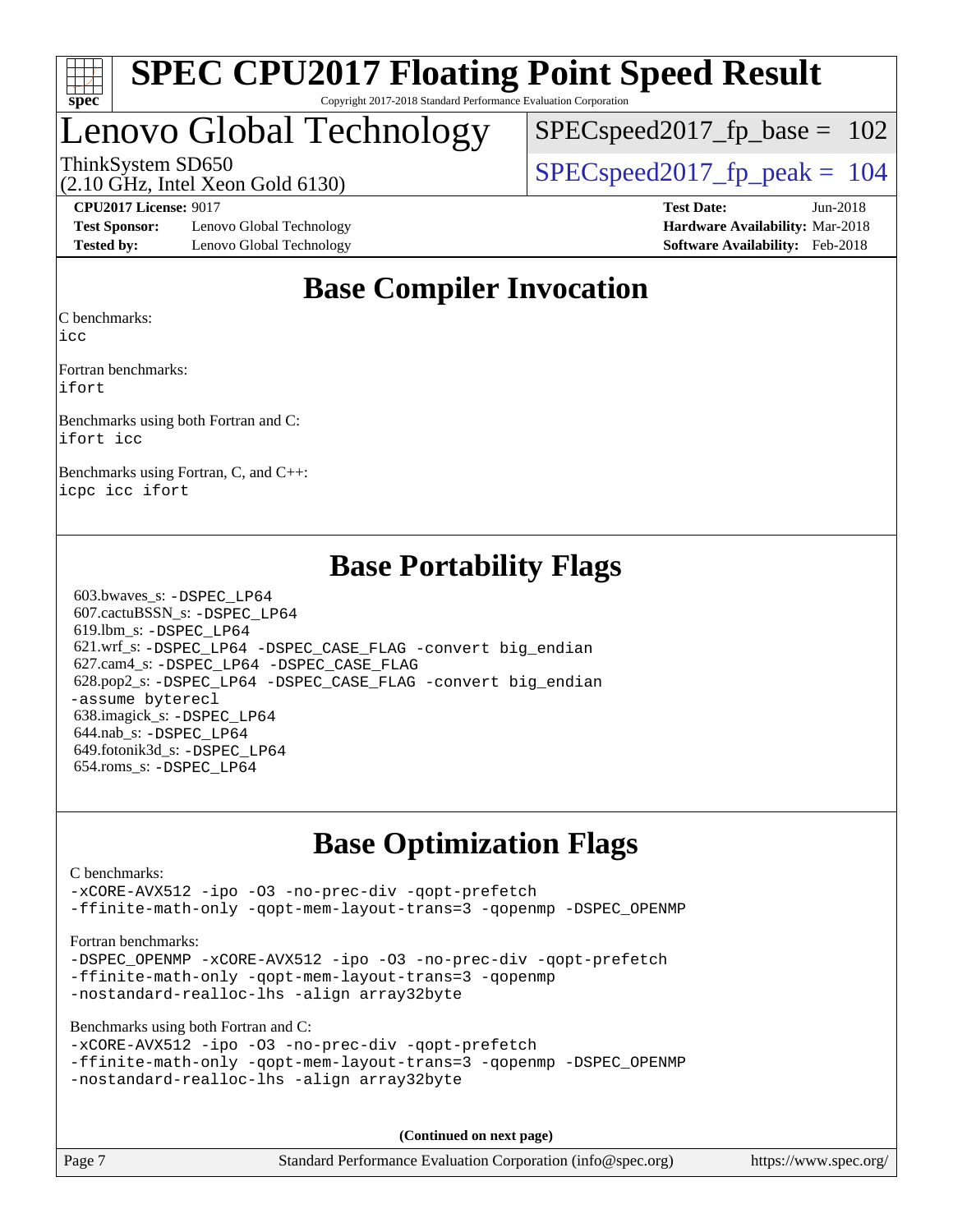

## Lenovo Global Technology

 $SPEC speed2017_fp\_base = 102$ 

(2.10 GHz, Intel Xeon Gold 6130)

ThinkSystem SD650  $SPEC speed2017$  fp\_peak = 104

**[Test Sponsor:](http://www.spec.org/auto/cpu2017/Docs/result-fields.html#TestSponsor)** Lenovo Global Technology **[Hardware Availability:](http://www.spec.org/auto/cpu2017/Docs/result-fields.html#HardwareAvailability)** Mar-2018 **[Tested by:](http://www.spec.org/auto/cpu2017/Docs/result-fields.html#Testedby)** Lenovo Global Technology **[Software Availability:](http://www.spec.org/auto/cpu2017/Docs/result-fields.html#SoftwareAvailability)** Feb-2018

**[CPU2017 License:](http://www.spec.org/auto/cpu2017/Docs/result-fields.html#CPU2017License)** 9017 **[Test Date:](http://www.spec.org/auto/cpu2017/Docs/result-fields.html#TestDate)** Jun-2018

## **[Base Optimization Flags \(Continued\)](http://www.spec.org/auto/cpu2017/Docs/result-fields.html#BaseOptimizationFlags)**

[Benchmarks using Fortran, C, and C++:](http://www.spec.org/auto/cpu2017/Docs/result-fields.html#BenchmarksusingFortranCandCXX)

[-xCORE-AVX512](http://www.spec.org/cpu2017/results/res2018q2/cpu2017-20180611-06756.flags.html#user_CC_CXX_FCbase_f-xCORE-AVX512) [-ipo](http://www.spec.org/cpu2017/results/res2018q2/cpu2017-20180611-06756.flags.html#user_CC_CXX_FCbase_f-ipo) [-O3](http://www.spec.org/cpu2017/results/res2018q2/cpu2017-20180611-06756.flags.html#user_CC_CXX_FCbase_f-O3) [-no-prec-div](http://www.spec.org/cpu2017/results/res2018q2/cpu2017-20180611-06756.flags.html#user_CC_CXX_FCbase_f-no-prec-div) [-qopt-prefetch](http://www.spec.org/cpu2017/results/res2018q2/cpu2017-20180611-06756.flags.html#user_CC_CXX_FCbase_f-qopt-prefetch) [-ffinite-math-only](http://www.spec.org/cpu2017/results/res2018q2/cpu2017-20180611-06756.flags.html#user_CC_CXX_FCbase_f_finite_math_only_cb91587bd2077682c4b38af759c288ed7c732db004271a9512da14a4f8007909a5f1427ecbf1a0fb78ff2a814402c6114ac565ca162485bbcae155b5e4258871) [-qopt-mem-layout-trans=3](http://www.spec.org/cpu2017/results/res2018q2/cpu2017-20180611-06756.flags.html#user_CC_CXX_FCbase_f-qopt-mem-layout-trans_de80db37974c74b1f0e20d883f0b675c88c3b01e9d123adea9b28688d64333345fb62bc4a798493513fdb68f60282f9a726aa07f478b2f7113531aecce732043) [-qopenmp](http://www.spec.org/cpu2017/results/res2018q2/cpu2017-20180611-06756.flags.html#user_CC_CXX_FCbase_qopenmp_16be0c44f24f464004c6784a7acb94aca937f053568ce72f94b139a11c7c168634a55f6653758ddd83bcf7b8463e8028bb0b48b77bcddc6b78d5d95bb1df2967) [-DSPEC\\_OPENMP](http://www.spec.org/cpu2017/results/res2018q2/cpu2017-20180611-06756.flags.html#suite_CC_CXX_FCbase_DSPEC_OPENMP) [-nostandard-realloc-lhs](http://www.spec.org/cpu2017/results/res2018q2/cpu2017-20180611-06756.flags.html#user_CC_CXX_FCbase_f_2003_std_realloc_82b4557e90729c0f113870c07e44d33d6f5a304b4f63d4c15d2d0f1fab99f5daaed73bdb9275d9ae411527f28b936061aa8b9c8f2d63842963b95c9dd6426b8a) [-align array32byte](http://www.spec.org/cpu2017/results/res2018q2/cpu2017-20180611-06756.flags.html#user_CC_CXX_FCbase_align_array32byte_b982fe038af199962ba9a80c053b8342c548c85b40b8e86eb3cc33dee0d7986a4af373ac2d51c3f7cf710a18d62fdce2948f201cd044323541f22fc0fffc51b6)

## **[Base Other Flags](http://www.spec.org/auto/cpu2017/Docs/result-fields.html#BaseOtherFlags)**

[C benchmarks](http://www.spec.org/auto/cpu2017/Docs/result-fields.html#Cbenchmarks):  $-m64 - std= c11$  $-m64 - std= c11$ 

[Fortran benchmarks](http://www.spec.org/auto/cpu2017/Docs/result-fields.html#Fortranbenchmarks): [-m64](http://www.spec.org/cpu2017/results/res2018q2/cpu2017-20180611-06756.flags.html#user_FCbase_intel_intel64_18.0_af43caccfc8ded86e7699f2159af6efc7655f51387b94da716254467f3c01020a5059329e2569e4053f409e7c9202a7efc638f7a6d1ffb3f52dea4a3e31d82ab)

[Benchmarks using both Fortran and C](http://www.spec.org/auto/cpu2017/Docs/result-fields.html#BenchmarksusingbothFortranandC):  $-m64$   $-std=cl1$ 

[Benchmarks using Fortran, C, and C++:](http://www.spec.org/auto/cpu2017/Docs/result-fields.html#BenchmarksusingFortranCandCXX)  $-m64$   $-std=cl1$ 

## **[Peak Compiler Invocation](http://www.spec.org/auto/cpu2017/Docs/result-fields.html#PeakCompilerInvocation)**

[C benchmarks](http://www.spec.org/auto/cpu2017/Docs/result-fields.html#Cbenchmarks): [icc](http://www.spec.org/cpu2017/results/res2018q2/cpu2017-20180611-06756.flags.html#user_CCpeak_intel_icc_18.0_66fc1ee009f7361af1fbd72ca7dcefbb700085f36577c54f309893dd4ec40d12360134090235512931783d35fd58c0460139e722d5067c5574d8eaf2b3e37e92)

[Fortran benchmarks](http://www.spec.org/auto/cpu2017/Docs/result-fields.html#Fortranbenchmarks): [ifort](http://www.spec.org/cpu2017/results/res2018q2/cpu2017-20180611-06756.flags.html#user_FCpeak_intel_ifort_18.0_8111460550e3ca792625aed983ce982f94888b8b503583aa7ba2b8303487b4d8a21a13e7191a45c5fd58ff318f48f9492884d4413fa793fd88dd292cad7027ca)

[Benchmarks using both Fortran and C](http://www.spec.org/auto/cpu2017/Docs/result-fields.html#BenchmarksusingbothFortranandC): [ifort](http://www.spec.org/cpu2017/results/res2018q2/cpu2017-20180611-06756.flags.html#user_CC_FCpeak_intel_ifort_18.0_8111460550e3ca792625aed983ce982f94888b8b503583aa7ba2b8303487b4d8a21a13e7191a45c5fd58ff318f48f9492884d4413fa793fd88dd292cad7027ca) [icc](http://www.spec.org/cpu2017/results/res2018q2/cpu2017-20180611-06756.flags.html#user_CC_FCpeak_intel_icc_18.0_66fc1ee009f7361af1fbd72ca7dcefbb700085f36577c54f309893dd4ec40d12360134090235512931783d35fd58c0460139e722d5067c5574d8eaf2b3e37e92)

[Benchmarks using Fortran, C, and C++:](http://www.spec.org/auto/cpu2017/Docs/result-fields.html#BenchmarksusingFortranCandCXX) [icpc](http://www.spec.org/cpu2017/results/res2018q2/cpu2017-20180611-06756.flags.html#user_CC_CXX_FCpeak_intel_icpc_18.0_c510b6838c7f56d33e37e94d029a35b4a7bccf4766a728ee175e80a419847e808290a9b78be685c44ab727ea267ec2f070ec5dc83b407c0218cded6866a35d07) [icc](http://www.spec.org/cpu2017/results/res2018q2/cpu2017-20180611-06756.flags.html#user_CC_CXX_FCpeak_intel_icc_18.0_66fc1ee009f7361af1fbd72ca7dcefbb700085f36577c54f309893dd4ec40d12360134090235512931783d35fd58c0460139e722d5067c5574d8eaf2b3e37e92) [ifort](http://www.spec.org/cpu2017/results/res2018q2/cpu2017-20180611-06756.flags.html#user_CC_CXX_FCpeak_intel_ifort_18.0_8111460550e3ca792625aed983ce982f94888b8b503583aa7ba2b8303487b4d8a21a13e7191a45c5fd58ff318f48f9492884d4413fa793fd88dd292cad7027ca)

## **[Peak Portability Flags](http://www.spec.org/auto/cpu2017/Docs/result-fields.html#PeakPortabilityFlags)**

Same as Base Portability Flags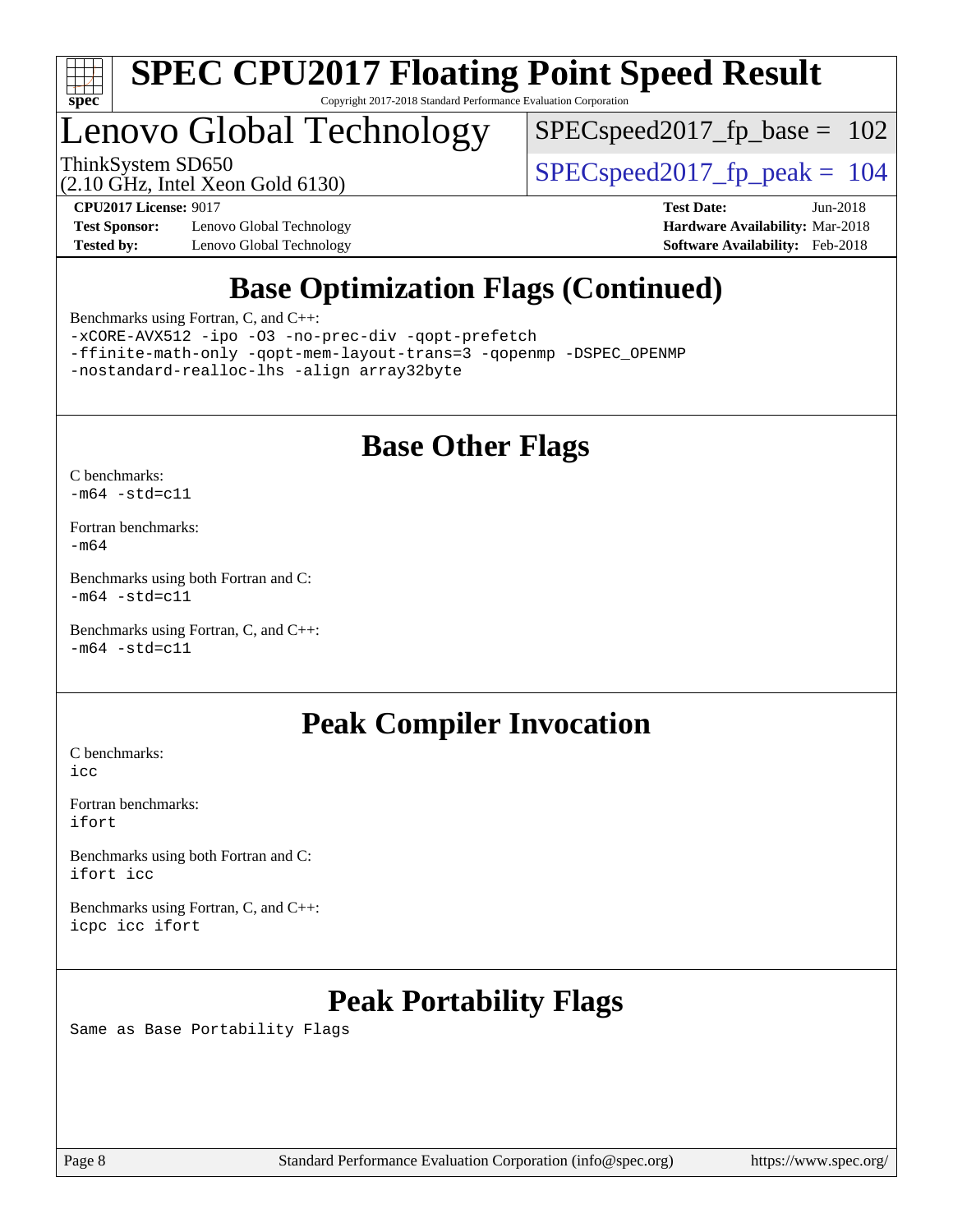

## Lenovo Global Technology

SPECspeed2017 fp base =  $102$ 

(2.10 GHz, Intel Xeon Gold 6130)

ThinkSystem SD650  $SPEC speed2017$  fp\_peak = 104

**[Test Sponsor:](http://www.spec.org/auto/cpu2017/Docs/result-fields.html#TestSponsor)** Lenovo Global Technology **[Hardware Availability:](http://www.spec.org/auto/cpu2017/Docs/result-fields.html#HardwareAvailability)** Mar-2018 **[Tested by:](http://www.spec.org/auto/cpu2017/Docs/result-fields.html#Testedby)** Lenovo Global Technology **[Software Availability:](http://www.spec.org/auto/cpu2017/Docs/result-fields.html#SoftwareAvailability)** Feb-2018

**[CPU2017 License:](http://www.spec.org/auto/cpu2017/Docs/result-fields.html#CPU2017License)** 9017 **[Test Date:](http://www.spec.org/auto/cpu2017/Docs/result-fields.html#TestDate)** Jun-2018

## **[Peak Optimization Flags](http://www.spec.org/auto/cpu2017/Docs/result-fields.html#PeakOptimizationFlags)**

[C benchmarks](http://www.spec.org/auto/cpu2017/Docs/result-fields.html#Cbenchmarks):

 619.lbm\_s: [-prof-gen](http://www.spec.org/cpu2017/results/res2018q2/cpu2017-20180611-06756.flags.html#user_peakPASS1_CFLAGSPASS1_LDFLAGS619_lbm_s_prof_gen_5aa4926d6013ddb2a31985c654b3eb18169fc0c6952a63635c234f711e6e63dd76e94ad52365559451ec499a2cdb89e4dc58ba4c67ef54ca681ffbe1461d6b36)(pass 1) [-prof-use](http://www.spec.org/cpu2017/results/res2018q2/cpu2017-20180611-06756.flags.html#user_peakPASS2_CFLAGSPASS2_LDFLAGS619_lbm_s_prof_use_1a21ceae95f36a2b53c25747139a6c16ca95bd9def2a207b4f0849963b97e94f5260e30a0c64f4bb623698870e679ca08317ef8150905d41bd88c6f78df73f19)(pass 2) [-O2](http://www.spec.org/cpu2017/results/res2018q2/cpu2017-20180611-06756.flags.html#user_peakPASS1_COPTIMIZE619_lbm_s_f-O2) [-xCORE-AVX512](http://www.spec.org/cpu2017/results/res2018q2/cpu2017-20180611-06756.flags.html#user_peakPASS2_COPTIMIZE619_lbm_s_f-xCORE-AVX512) [-qopt-prefetch](http://www.spec.org/cpu2017/results/res2018q2/cpu2017-20180611-06756.flags.html#user_peakPASS1_COPTIMIZEPASS2_COPTIMIZE619_lbm_s_f-qopt-prefetch) [-ipo](http://www.spec.org/cpu2017/results/res2018q2/cpu2017-20180611-06756.flags.html#user_peakPASS2_COPTIMIZE619_lbm_s_f-ipo) [-O3](http://www.spec.org/cpu2017/results/res2018q2/cpu2017-20180611-06756.flags.html#user_peakPASS2_COPTIMIZE619_lbm_s_f-O3) [-ffinite-math-only](http://www.spec.org/cpu2017/results/res2018q2/cpu2017-20180611-06756.flags.html#user_peakPASS1_COPTIMIZEPASS2_COPTIMIZE619_lbm_s_f_finite_math_only_cb91587bd2077682c4b38af759c288ed7c732db004271a9512da14a4f8007909a5f1427ecbf1a0fb78ff2a814402c6114ac565ca162485bbcae155b5e4258871) [-no-prec-div](http://www.spec.org/cpu2017/results/res2018q2/cpu2017-20180611-06756.flags.html#user_peakPASS2_COPTIMIZE619_lbm_s_f-no-prec-div) [-qopt-mem-layout-trans=3](http://www.spec.org/cpu2017/results/res2018q2/cpu2017-20180611-06756.flags.html#user_peakPASS1_COPTIMIZEPASS2_COPTIMIZE619_lbm_s_f-qopt-mem-layout-trans_de80db37974c74b1f0e20d883f0b675c88c3b01e9d123adea9b28688d64333345fb62bc4a798493513fdb68f60282f9a726aa07f478b2f7113531aecce732043) [-DSPEC\\_SUPPRESS\\_OPENMP](http://www.spec.org/cpu2017/results/res2018q2/cpu2017-20180611-06756.flags.html#suite_peakPASS1_COPTIMIZE619_lbm_s_DSPEC_SUPPRESS_OPENMP) [-qopenmp](http://www.spec.org/cpu2017/results/res2018q2/cpu2017-20180611-06756.flags.html#user_peakPASS2_COPTIMIZE619_lbm_s_qopenmp_16be0c44f24f464004c6784a7acb94aca937f053568ce72f94b139a11c7c168634a55f6653758ddd83bcf7b8463e8028bb0b48b77bcddc6b78d5d95bb1df2967) [-DSPEC\\_OPENMP](http://www.spec.org/cpu2017/results/res2018q2/cpu2017-20180611-06756.flags.html#suite_peakPASS2_COPTIMIZE619_lbm_s_DSPEC_OPENMP) 638.imagick\_s: [-xCORE-AVX512](http://www.spec.org/cpu2017/results/res2018q2/cpu2017-20180611-06756.flags.html#user_peakCOPTIMIZE638_imagick_s_f-xCORE-AVX512) [-ipo](http://www.spec.org/cpu2017/results/res2018q2/cpu2017-20180611-06756.flags.html#user_peakCOPTIMIZE638_imagick_s_f-ipo) [-O3](http://www.spec.org/cpu2017/results/res2018q2/cpu2017-20180611-06756.flags.html#user_peakCOPTIMIZE638_imagick_s_f-O3) [-no-prec-div](http://www.spec.org/cpu2017/results/res2018q2/cpu2017-20180611-06756.flags.html#user_peakCOPTIMIZE638_imagick_s_f-no-prec-div) [-qopt-prefetch](http://www.spec.org/cpu2017/results/res2018q2/cpu2017-20180611-06756.flags.html#user_peakCOPTIMIZE638_imagick_s_f-qopt-prefetch) [-ffinite-math-only](http://www.spec.org/cpu2017/results/res2018q2/cpu2017-20180611-06756.flags.html#user_peakCOPTIMIZE638_imagick_s_f_finite_math_only_cb91587bd2077682c4b38af759c288ed7c732db004271a9512da14a4f8007909a5f1427ecbf1a0fb78ff2a814402c6114ac565ca162485bbcae155b5e4258871) [-qopt-mem-layout-trans=3](http://www.spec.org/cpu2017/results/res2018q2/cpu2017-20180611-06756.flags.html#user_peakCOPTIMIZE638_imagick_s_f-qopt-mem-layout-trans_de80db37974c74b1f0e20d883f0b675c88c3b01e9d123adea9b28688d64333345fb62bc4a798493513fdb68f60282f9a726aa07f478b2f7113531aecce732043) [-qopenmp](http://www.spec.org/cpu2017/results/res2018q2/cpu2017-20180611-06756.flags.html#user_peakCOPTIMIZE638_imagick_s_qopenmp_16be0c44f24f464004c6784a7acb94aca937f053568ce72f94b139a11c7c168634a55f6653758ddd83bcf7b8463e8028bb0b48b77bcddc6b78d5d95bb1df2967) [-DSPEC\\_OPENMP](http://www.spec.org/cpu2017/results/res2018q2/cpu2017-20180611-06756.flags.html#suite_peakCOPTIMIZE638_imagick_s_DSPEC_OPENMP) 644.nab\_s: Same as 638.imagick\_s [Fortran benchmarks:](http://www.spec.org/auto/cpu2017/Docs/result-fields.html#Fortranbenchmarks) [-prof-gen](http://www.spec.org/cpu2017/results/res2018q2/cpu2017-20180611-06756.flags.html#user_FCpeak_prof_gen_5aa4926d6013ddb2a31985c654b3eb18169fc0c6952a63635c234f711e6e63dd76e94ad52365559451ec499a2cdb89e4dc58ba4c67ef54ca681ffbe1461d6b36)(pass 1) [-prof-use](http://www.spec.org/cpu2017/results/res2018q2/cpu2017-20180611-06756.flags.html#user_FCpeak_prof_use_1a21ceae95f36a2b53c25747139a6c16ca95bd9def2a207b4f0849963b97e94f5260e30a0c64f4bb623698870e679ca08317ef8150905d41bd88c6f78df73f19)(pass 2) [-DSPEC\\_SUPPRESS\\_OPENMP](http://www.spec.org/cpu2017/results/res2018q2/cpu2017-20180611-06756.flags.html#suite_FCpeak_DSPEC_SUPPRESS_OPENMP) [-DSPEC\\_OPENMP](http://www.spec.org/cpu2017/results/res2018q2/cpu2017-20180611-06756.flags.html#suite_FCpeak_DSPEC_OPENMP) [-O2](http://www.spec.org/cpu2017/results/res2018q2/cpu2017-20180611-06756.flags.html#user_FCpeak_f-O2) [-xCORE-AVX512](http://www.spec.org/cpu2017/results/res2018q2/cpu2017-20180611-06756.flags.html#user_FCpeak_f-xCORE-AVX512) [-qopt-prefetch](http://www.spec.org/cpu2017/results/res2018q2/cpu2017-20180611-06756.flags.html#user_FCpeak_f-qopt-prefetch) [-ipo](http://www.spec.org/cpu2017/results/res2018q2/cpu2017-20180611-06756.flags.html#user_FCpeak_f-ipo) [-O3](http://www.spec.org/cpu2017/results/res2018q2/cpu2017-20180611-06756.flags.html#user_FCpeak_f-O3) [-ffinite-math-only](http://www.spec.org/cpu2017/results/res2018q2/cpu2017-20180611-06756.flags.html#user_FCpeak_f_finite_math_only_cb91587bd2077682c4b38af759c288ed7c732db004271a9512da14a4f8007909a5f1427ecbf1a0fb78ff2a814402c6114ac565ca162485bbcae155b5e4258871) [-no-prec-div](http://www.spec.org/cpu2017/results/res2018q2/cpu2017-20180611-06756.flags.html#user_FCpeak_f-no-prec-div) [-qopt-mem-layout-trans=3](http://www.spec.org/cpu2017/results/res2018q2/cpu2017-20180611-06756.flags.html#user_FCpeak_f-qopt-mem-layout-trans_de80db37974c74b1f0e20d883f0b675c88c3b01e9d123adea9b28688d64333345fb62bc4a798493513fdb68f60282f9a726aa07f478b2f7113531aecce732043) [-qopenmp](http://www.spec.org/cpu2017/results/res2018q2/cpu2017-20180611-06756.flags.html#user_FCpeak_qopenmp_16be0c44f24f464004c6784a7acb94aca937f053568ce72f94b139a11c7c168634a55f6653758ddd83bcf7b8463e8028bb0b48b77bcddc6b78d5d95bb1df2967) [-nostandard-realloc-lhs](http://www.spec.org/cpu2017/results/res2018q2/cpu2017-20180611-06756.flags.html#user_FCpeak_f_2003_std_realloc_82b4557e90729c0f113870c07e44d33d6f5a304b4f63d4c15d2d0f1fab99f5daaed73bdb9275d9ae411527f28b936061aa8b9c8f2d63842963b95c9dd6426b8a) [-align array32byte](http://www.spec.org/cpu2017/results/res2018q2/cpu2017-20180611-06756.flags.html#user_FCpeak_align_array32byte_b982fe038af199962ba9a80c053b8342c548c85b40b8e86eb3cc33dee0d7986a4af373ac2d51c3f7cf710a18d62fdce2948f201cd044323541f22fc0fffc51b6) [Benchmarks using both Fortran and C](http://www.spec.org/auto/cpu2017/Docs/result-fields.html#BenchmarksusingbothFortranandC): 621.wrf\_s: [-prof-gen](http://www.spec.org/cpu2017/results/res2018q2/cpu2017-20180611-06756.flags.html#user_peakPASS1_CFLAGSPASS1_FFLAGSPASS1_LDFLAGS621_wrf_s_prof_gen_5aa4926d6013ddb2a31985c654b3eb18169fc0c6952a63635c234f711e6e63dd76e94ad52365559451ec499a2cdb89e4dc58ba4c67ef54ca681ffbe1461d6b36)(pass 1) [-prof-use](http://www.spec.org/cpu2017/results/res2018q2/cpu2017-20180611-06756.flags.html#user_peakPASS2_CFLAGSPASS2_FFLAGSPASS2_LDFLAGS621_wrf_s_prof_use_1a21ceae95f36a2b53c25747139a6c16ca95bd9def2a207b4f0849963b97e94f5260e30a0c64f4bb623698870e679ca08317ef8150905d41bd88c6f78df73f19)(pass 2) [-O2](http://www.spec.org/cpu2017/results/res2018q2/cpu2017-20180611-06756.flags.html#user_peakPASS1_COPTIMIZEPASS1_FOPTIMIZE621_wrf_s_f-O2) [-xCORE-AVX512](http://www.spec.org/cpu2017/results/res2018q2/cpu2017-20180611-06756.flags.html#user_peakPASS2_COPTIMIZEPASS2_FOPTIMIZE621_wrf_s_f-xCORE-AVX512) [-qopt-prefetch](http://www.spec.org/cpu2017/results/res2018q2/cpu2017-20180611-06756.flags.html#user_peakPASS1_COPTIMIZEPASS1_FOPTIMIZEPASS2_COPTIMIZEPASS2_FOPTIMIZE621_wrf_s_f-qopt-prefetch) [-ipo](http://www.spec.org/cpu2017/results/res2018q2/cpu2017-20180611-06756.flags.html#user_peakPASS2_COPTIMIZEPASS2_FOPTIMIZE621_wrf_s_f-ipo) [-O3](http://www.spec.org/cpu2017/results/res2018q2/cpu2017-20180611-06756.flags.html#user_peakPASS2_COPTIMIZEPASS2_FOPTIMIZE621_wrf_s_f-O3) [-ffinite-math-only](http://www.spec.org/cpu2017/results/res2018q2/cpu2017-20180611-06756.flags.html#user_peakPASS1_COPTIMIZEPASS1_FOPTIMIZEPASS2_COPTIMIZEPASS2_FOPTIMIZE621_wrf_s_f_finite_math_only_cb91587bd2077682c4b38af759c288ed7c732db004271a9512da14a4f8007909a5f1427ecbf1a0fb78ff2a814402c6114ac565ca162485bbcae155b5e4258871) [-no-prec-div](http://www.spec.org/cpu2017/results/res2018q2/cpu2017-20180611-06756.flags.html#user_peakPASS2_COPTIMIZEPASS2_FOPTIMIZE621_wrf_s_f-no-prec-div) [-qopt-mem-layout-trans=3](http://www.spec.org/cpu2017/results/res2018q2/cpu2017-20180611-06756.flags.html#user_peakPASS1_COPTIMIZEPASS1_FOPTIMIZEPASS2_COPTIMIZEPASS2_FOPTIMIZE621_wrf_s_f-qopt-mem-layout-trans_de80db37974c74b1f0e20d883f0b675c88c3b01e9d123adea9b28688d64333345fb62bc4a798493513fdb68f60282f9a726aa07f478b2f7113531aecce732043) [-DSPEC\\_SUPPRESS\\_OPENMP](http://www.spec.org/cpu2017/results/res2018q2/cpu2017-20180611-06756.flags.html#suite_peakPASS1_COPTIMIZEPASS1_FOPTIMIZE621_wrf_s_DSPEC_SUPPRESS_OPENMP) [-qopenmp](http://www.spec.org/cpu2017/results/res2018q2/cpu2017-20180611-06756.flags.html#user_peakPASS2_COPTIMIZEPASS2_FOPTIMIZE621_wrf_s_qopenmp_16be0c44f24f464004c6784a7acb94aca937f053568ce72f94b139a11c7c168634a55f6653758ddd83bcf7b8463e8028bb0b48b77bcddc6b78d5d95bb1df2967) [-DSPEC\\_OPENMP](http://www.spec.org/cpu2017/results/res2018q2/cpu2017-20180611-06756.flags.html#suite_peakPASS2_COPTIMIZEPASS2_FOPTIMIZE621_wrf_s_DSPEC_OPENMP) [-nostandard-realloc-lhs](http://www.spec.org/cpu2017/results/res2018q2/cpu2017-20180611-06756.flags.html#user_peakEXTRA_FOPTIMIZE621_wrf_s_f_2003_std_realloc_82b4557e90729c0f113870c07e44d33d6f5a304b4f63d4c15d2d0f1fab99f5daaed73bdb9275d9ae411527f28b936061aa8b9c8f2d63842963b95c9dd6426b8a) [-align array32byte](http://www.spec.org/cpu2017/results/res2018q2/cpu2017-20180611-06756.flags.html#user_peakEXTRA_FOPTIMIZE621_wrf_s_align_array32byte_b982fe038af199962ba9a80c053b8342c548c85b40b8e86eb3cc33dee0d7986a4af373ac2d51c3f7cf710a18d62fdce2948f201cd044323541f22fc0fffc51b6) 627.cam4\_s: [-xCORE-AVX512](http://www.spec.org/cpu2017/results/res2018q2/cpu2017-20180611-06756.flags.html#user_peakCOPTIMIZEFOPTIMIZE627_cam4_s_f-xCORE-AVX512) [-ipo](http://www.spec.org/cpu2017/results/res2018q2/cpu2017-20180611-06756.flags.html#user_peakCOPTIMIZEFOPTIMIZE627_cam4_s_f-ipo) [-O3](http://www.spec.org/cpu2017/results/res2018q2/cpu2017-20180611-06756.flags.html#user_peakCOPTIMIZEFOPTIMIZE627_cam4_s_f-O3) [-no-prec-div](http://www.spec.org/cpu2017/results/res2018q2/cpu2017-20180611-06756.flags.html#user_peakCOPTIMIZEFOPTIMIZE627_cam4_s_f-no-prec-div) [-qopt-prefetch](http://www.spec.org/cpu2017/results/res2018q2/cpu2017-20180611-06756.flags.html#user_peakCOPTIMIZEFOPTIMIZE627_cam4_s_f-qopt-prefetch) [-ffinite-math-only](http://www.spec.org/cpu2017/results/res2018q2/cpu2017-20180611-06756.flags.html#user_peakCOPTIMIZEFOPTIMIZE627_cam4_s_f_finite_math_only_cb91587bd2077682c4b38af759c288ed7c732db004271a9512da14a4f8007909a5f1427ecbf1a0fb78ff2a814402c6114ac565ca162485bbcae155b5e4258871) [-qopt-mem-layout-trans=3](http://www.spec.org/cpu2017/results/res2018q2/cpu2017-20180611-06756.flags.html#user_peakCOPTIMIZEFOPTIMIZE627_cam4_s_f-qopt-mem-layout-trans_de80db37974c74b1f0e20d883f0b675c88c3b01e9d123adea9b28688d64333345fb62bc4a798493513fdb68f60282f9a726aa07f478b2f7113531aecce732043) [-qopenmp](http://www.spec.org/cpu2017/results/res2018q2/cpu2017-20180611-06756.flags.html#user_peakCOPTIMIZEFOPTIMIZE627_cam4_s_qopenmp_16be0c44f24f464004c6784a7acb94aca937f053568ce72f94b139a11c7c168634a55f6653758ddd83bcf7b8463e8028bb0b48b77bcddc6b78d5d95bb1df2967) [-DSPEC\\_OPENMP](http://www.spec.org/cpu2017/results/res2018q2/cpu2017-20180611-06756.flags.html#suite_peakCOPTIMIZEFOPTIMIZE627_cam4_s_DSPEC_OPENMP) [-nostandard-realloc-lhs](http://www.spec.org/cpu2017/results/res2018q2/cpu2017-20180611-06756.flags.html#user_peakEXTRA_FOPTIMIZE627_cam4_s_f_2003_std_realloc_82b4557e90729c0f113870c07e44d33d6f5a304b4f63d4c15d2d0f1fab99f5daaed73bdb9275d9ae411527f28b936061aa8b9c8f2d63842963b95c9dd6426b8a) [-align array32byte](http://www.spec.org/cpu2017/results/res2018q2/cpu2017-20180611-06756.flags.html#user_peakEXTRA_FOPTIMIZE627_cam4_s_align_array32byte_b982fe038af199962ba9a80c053b8342c548c85b40b8e86eb3cc33dee0d7986a4af373ac2d51c3f7cf710a18d62fdce2948f201cd044323541f22fc0fffc51b6) 628.pop2\_s: Same as 621.wrf\_s [Benchmarks using Fortran, C, and C++](http://www.spec.org/auto/cpu2017/Docs/result-fields.html#BenchmarksusingFortranCandCXX): [-prof-gen](http://www.spec.org/cpu2017/results/res2018q2/cpu2017-20180611-06756.flags.html#user_CC_CXX_FCpeak_prof_gen_5aa4926d6013ddb2a31985c654b3eb18169fc0c6952a63635c234f711e6e63dd76e94ad52365559451ec499a2cdb89e4dc58ba4c67ef54ca681ffbe1461d6b36)(pass 1) [-prof-use](http://www.spec.org/cpu2017/results/res2018q2/cpu2017-20180611-06756.flags.html#user_CC_CXX_FCpeak_prof_use_1a21ceae95f36a2b53c25747139a6c16ca95bd9def2a207b4f0849963b97e94f5260e30a0c64f4bb623698870e679ca08317ef8150905d41bd88c6f78df73f19)(pass 2) [-O2](http://www.spec.org/cpu2017/results/res2018q2/cpu2017-20180611-06756.flags.html#user_CC_CXX_FCpeak_f-O2) [-xCORE-AVX512](http://www.spec.org/cpu2017/results/res2018q2/cpu2017-20180611-06756.flags.html#user_CC_CXX_FCpeak_f-xCORE-AVX512) [-qopt-prefetch](http://www.spec.org/cpu2017/results/res2018q2/cpu2017-20180611-06756.flags.html#user_CC_CXX_FCpeak_f-qopt-prefetch) [-ipo](http://www.spec.org/cpu2017/results/res2018q2/cpu2017-20180611-06756.flags.html#user_CC_CXX_FCpeak_f-ipo) [-O3](http://www.spec.org/cpu2017/results/res2018q2/cpu2017-20180611-06756.flags.html#user_CC_CXX_FCpeak_f-O3) [-ffinite-math-only](http://www.spec.org/cpu2017/results/res2018q2/cpu2017-20180611-06756.flags.html#user_CC_CXX_FCpeak_f_finite_math_only_cb91587bd2077682c4b38af759c288ed7c732db004271a9512da14a4f8007909a5f1427ecbf1a0fb78ff2a814402c6114ac565ca162485bbcae155b5e4258871) [-no-prec-div](http://www.spec.org/cpu2017/results/res2018q2/cpu2017-20180611-06756.flags.html#user_CC_CXX_FCpeak_f-no-prec-div) [-qopt-mem-layout-trans=3](http://www.spec.org/cpu2017/results/res2018q2/cpu2017-20180611-06756.flags.html#user_CC_CXX_FCpeak_f-qopt-mem-layout-trans_de80db37974c74b1f0e20d883f0b675c88c3b01e9d123adea9b28688d64333345fb62bc4a798493513fdb68f60282f9a726aa07f478b2f7113531aecce732043) [-DSPEC\\_SUPPRESS\\_OPENMP](http://www.spec.org/cpu2017/results/res2018q2/cpu2017-20180611-06756.flags.html#suite_CC_CXX_FCpeak_DSPEC_SUPPRESS_OPENMP) [-qopenmp](http://www.spec.org/cpu2017/results/res2018q2/cpu2017-20180611-06756.flags.html#user_CC_CXX_FCpeak_qopenmp_16be0c44f24f464004c6784a7acb94aca937f053568ce72f94b139a11c7c168634a55f6653758ddd83bcf7b8463e8028bb0b48b77bcddc6b78d5d95bb1df2967) [-DSPEC\\_OPENMP](http://www.spec.org/cpu2017/results/res2018q2/cpu2017-20180611-06756.flags.html#suite_CC_CXX_FCpeak_DSPEC_OPENMP) [-nostandard-realloc-lhs](http://www.spec.org/cpu2017/results/res2018q2/cpu2017-20180611-06756.flags.html#user_CC_CXX_FCpeak_f_2003_std_realloc_82b4557e90729c0f113870c07e44d33d6f5a304b4f63d4c15d2d0f1fab99f5daaed73bdb9275d9ae411527f28b936061aa8b9c8f2d63842963b95c9dd6426b8a) [-align array32byte](http://www.spec.org/cpu2017/results/res2018q2/cpu2017-20180611-06756.flags.html#user_CC_CXX_FCpeak_align_array32byte_b982fe038af199962ba9a80c053b8342c548c85b40b8e86eb3cc33dee0d7986a4af373ac2d51c3f7cf710a18d62fdce2948f201cd044323541f22fc0fffc51b6) **[Peak Other Flags](http://www.spec.org/auto/cpu2017/Docs/result-fields.html#PeakOtherFlags)** [C benchmarks](http://www.spec.org/auto/cpu2017/Docs/result-fields.html#Cbenchmarks):  $-m64 - std= c11$  $-m64 - std= c11$ **(Continued on next page)**

Page 9 Standard Performance Evaluation Corporation [\(info@spec.org\)](mailto:info@spec.org) <https://www.spec.org/>